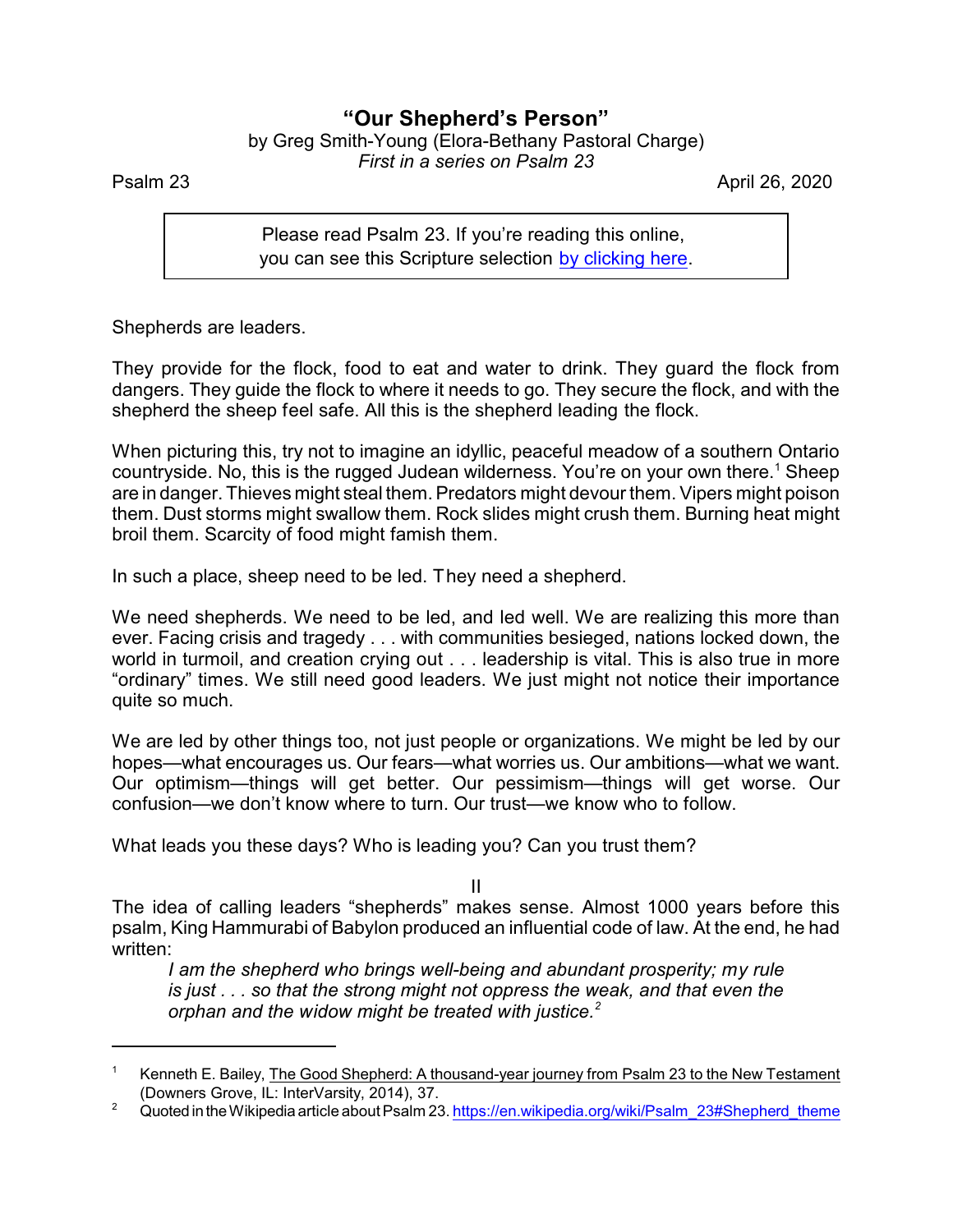Hammurabi was a good leader.

But we know many are not. Some leaders are corrupt, ill-hearted, self-serving. Some leaders are incompetent and foolish. Some are simply unlucky.

This is from the biblical prophet Ezekiel, God's word against the bad leaders of God's people.

*The word of the Lord came to me: 'Son of man, prophesy against the shepherds of Israel; prophesy and say to them: "This is what the Sovereign Lord says: woe to you shepherds of Israel who only take care of yourselves! Should not shepherds take care of the flock? You eat the curds, clothe yourselves with the wool and slaughter the choice animals, but you do not take care of the flock. You have not strengthened the weak or healed those who are ill or bound up the injured. You have not brought back the strays or searched for the lost. You have ruled them harshly and brutally. So they were scattered because there was no shepherd, and when they were scattered they became food for all the wild animals. My sheep wandered over all the mountains and on every high hill. They were scattered over the whole earth, and no one searched or looked for them.* 3

When the shepherd is poor, the sheep suffer. So it really matters who your shepherd is.

III

*'"Therefore, you shepherds, hear the word of the Lord: as surely as I live, declares the Sovereign Lord, because my flock lacks a shepherd and so has been plundered and has become food for all the wild animals, and because my shepherds did not search for my flock but cared for themselves rather than for my flock, therefore, you shepherds, hear the word of the Lord: this is what the Sovereign Lord says: I am against the shepherds and will hold them accountable for my flock. I will remove them from tending the flock so that the shepherds can no longer feed themselves. I will rescue my flock from their mouths, and it will no longer be food for them.*

*'"For this is what the Sovereign Lord says: I myself will search for my sheep and look after them. As a shepherd looks after his scattered flock when he is with them, so will I look after my sheep. I will rescue them from all the places where they were scattered on a day of clouds and darkness. I will bring them out from the nations and gather them from the countries, and I will bring them into their own land. I will pasture them on the mountains of Israel, in the ravines and in all the settlements in the land. I will tend them in a good pasture, and the mountain heights of Israel will be their grazing land. There*

<sup>3</sup> Ezekiel 34:1-6 (NIV). I played an audio recording of the reading, from *The Bible Experience*, read by Corey Reynolds (Ezekiel) and Paul Adefarasin (God).